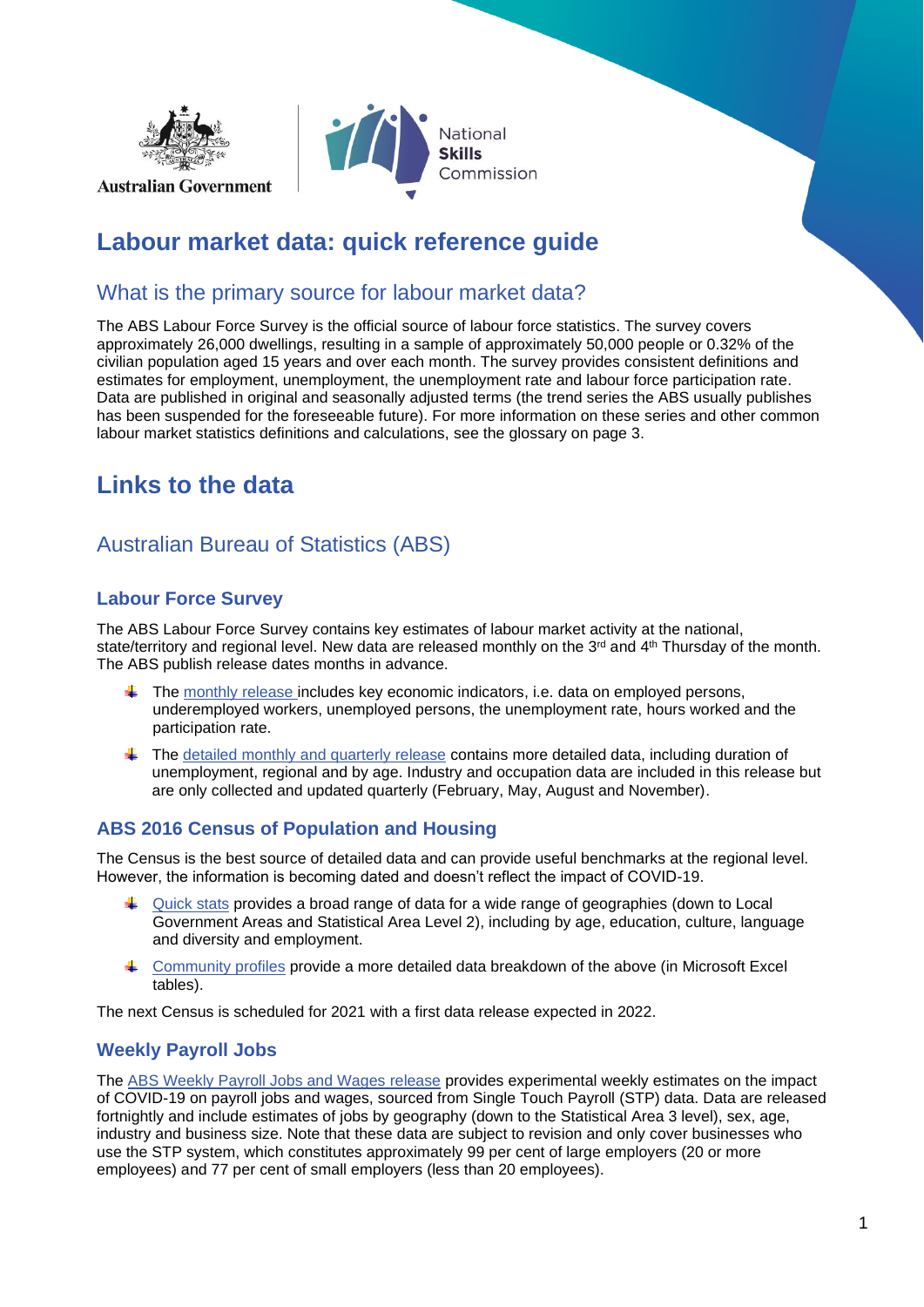## Labour Market Information Portal (LMIP)

The [Labour Market Information Portal](https://lmip.gov.au/) brings together data from a range of official sources (including the ABS data noted above) to help users better understand their local labour market. To stay up to date with all the latest LMIP data releases, email [LMIP@skillscommission.gov.au](mailto:LMIP@skillscommission.gov.au) to subscribe to the fortnightly newsletter.

- $\downarrow$  [Employment Regions](https://lmip.gov.au/maps.aspx?layer=EmploymentRegions®ion=EmploymentRegion) data: provides interactive maps to explore employment data, industry and occupation trends, and Centrelink and Government employment services customer data. Data are also available at the [Statistical](https://lmip.gov.au/maps.aspx?layer=LabourForceRegions®ion=LabourForceRegion(SA4)) Area Level 4 (SA4) and updated on a monthly basis where available.
- [Labour Market Information Portal -](https://public.tableau.com/profile/occupation.and.industry.analysis#!/) Data Visualisations: helps users visually explore labour market data, including various industry, occupation and internet vacancy related data at the SA4 and SA2 (unemployment rate and unemployed persons) levels.
- **Employers' [recruitment insights:](https://lmip.gov.au/default.aspx?LMIP/GainInsights/EmployersRecruitmentInsights) provides insights into recruitment, including what employers are** looking for in applicants and how job seekers can better connect with employment opportunities (updated frequently).
- $\ddot{\phantom{1}}$  [Vacancy data and reports:](https://lmip.gov.au/default.aspx?LMIP/GainInsights/VacancyReport) the Internet Vacancy Index (IVI) provides detailed data for vacancies advertised online, for around 350 occupations (at all skill levels), as well as for states/territories and 37 regions (updated monthly). The IVI is based on a count of online job advertisements newly lodged on SEEK, CareerOne and Australian JobSearch during the month.
- [Small Area Labour Market \(SALM\) data:](https://lmip.gov.au/default.aspx?LMIP/Downloads/SmallAreaLabourMarketsSALM) quarterly regional estimates of unemployment and the unemployment rate at the Statistical Area Level 2 and Local Government Area level (updated quarterly).

### Australian Jobs publication

 $\blacktriangle$  [Australian Jobs](https://www.nationalskillscommission.gov.au/australian-jobs) provides an overview of trends in the Australian labour market. It is designed to support a range of users, including students, career advisers, job seekers and employment service providers, those considering future training and work and people interested in labour market issues. The 2020 edition was released on 24 November and is available online [here.](https://www.nationalskillscommission.gov.au/australian-jobs)

### Job Outlook

 $\ddagger$  [Job Outlook](https://joboutlook.gov.au/) combines data from official sources, including the Census, with National Skills Commission research to provide detailed information on employment characteristics for more than 1,000 occupations.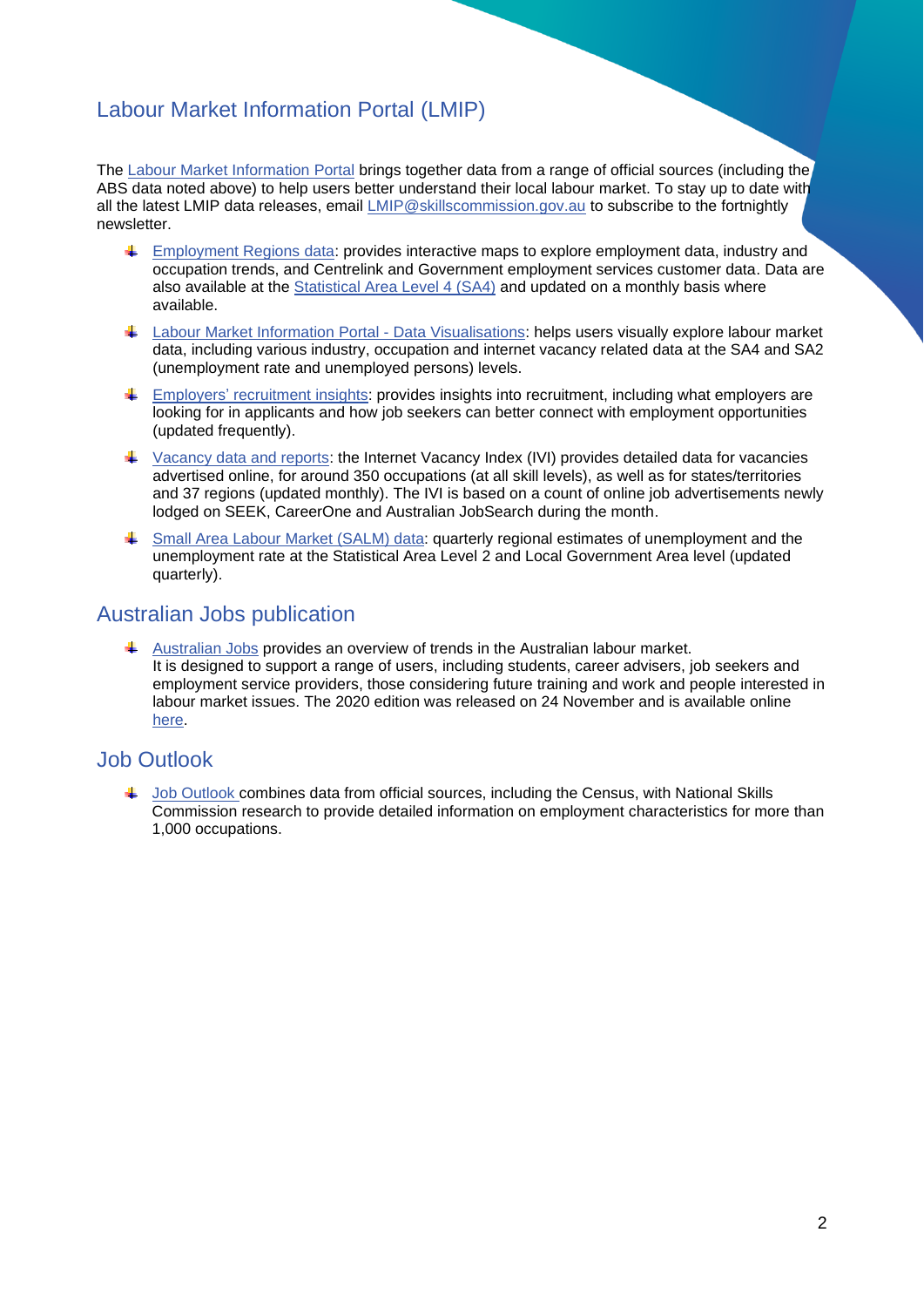## **Glossary of common labour market terms and calculations**

The definitions provided in the table below are primarily sourced from the Australian Bureau of Statistics website and can be found on the [Labour Force Australia methodology release,](https://www.abs.gov.au/methodologies/labour-force-australia-methodology) Labour Force [framework](https://www.abs.gov.au/ausstats/abs@.nsf/Lookup/by%20Subject/6102.0.55.001~Feb%202018~Main%20Features~The%20Labour%20Force%20Framework~3) and [labour statistics explained, frequently asked questions.](https://www.abs.gov.au/ausstats/abs@.nsf/Lookup/by%20Subject/6102.0.55.001~Feb%202018~Main%20Features~Labour%20Statistics%20Explained%20Frequently%20Asked%20Questions~44#:~:text=The%20ABS%20classifies%20people%20as,in%20the%20survey%20reference%20week.&text=Part%2Dtime%20workers%20are%20those,in%20the%20survey%20reference%20week.)

The definitions used by the ABS have remained largely unchanged since the 1960s and align closely with the standards and guidelines set out in Resolutions of International Conferences of Labour Statisticians.

| <b>Term</b>                                         | <b>Definition</b>                                                                                                                                                                                                                                                                                                                                                           | <b>Summary</b>                                                                  |
|-----------------------------------------------------|-----------------------------------------------------------------------------------------------------------------------------------------------------------------------------------------------------------------------------------------------------------------------------------------------------------------------------------------------------------------------------|---------------------------------------------------------------------------------|
| Civilian<br>population<br>aged 15 years<br>and over | All usual residents of Australia aged 15 years and over, except<br>members of the permanent defence forces, certain diplomatic<br>personnel of overseas governments customarily excluded from<br>census and estimated population counts, overseas residents in<br>Australia, and members of non-Australian defence forces (and their<br>dependants) stationed in Australia. | Persons aged 15<br>and over                                                     |
| Employed                                            | All persons aged 15 years and over who met one of the following<br>criteria during the reference week:<br>Worked for one hour or more for pay, profit, commission or<br>٠                                                                                                                                                                                                   | Total employed<br>(includes full-time,<br>part-time, away                       |
|                                                     | payment in kind, in a job or business or on a farm (employees<br>and owner managers of incorporated or unincorporated<br>enterprises).                                                                                                                                                                                                                                      | from work and<br>hours worked not<br>stated)                                    |
|                                                     | Worked for one hour or more without pay in a family business or<br>٠<br>on a farm (contributing family workers).                                                                                                                                                                                                                                                            |                                                                                 |
|                                                     | Were employees who had a job but were not at work and were:<br>٠                                                                                                                                                                                                                                                                                                            |                                                                                 |
|                                                     | away from work for less than four weeks up to the end of the<br>$\circ$<br>reference week; or                                                                                                                                                                                                                                                                               |                                                                                 |
|                                                     | away from work for more than four weeks up to the end of the<br>$\circ$<br>reference week and received pay for some or all of the four-<br>week period to the end of the reference week; or                                                                                                                                                                                 |                                                                                 |
|                                                     | away from work as a standard work or shift arrangement; or<br>$\circ$                                                                                                                                                                                                                                                                                                       |                                                                                 |
|                                                     | on strike or locked out; or<br>$\circ$                                                                                                                                                                                                                                                                                                                                      |                                                                                 |
|                                                     | on workers' compensation and expected to return to their job.<br>$\circ$                                                                                                                                                                                                                                                                                                    |                                                                                 |
|                                                     | Were owner managers who had a job, business or farm, but were<br>٠<br>not at work.                                                                                                                                                                                                                                                                                          |                                                                                 |
| Employed<br>full-time                               | Includes employed persons who usually work 35 hours or more a<br>week (in all jobs) and those who, although usually working less than<br>35 hours a week, work 35 hours or more during the reference week.                                                                                                                                                                  | 35 hours or more<br>per week                                                    |
| Employed<br>part-time                               | Includes employed persons who usually work less than 35 hours a<br>week (in all jobs) and either did so during the reference week or were<br>not at work in the reference week.                                                                                                                                                                                             | <35 hours per<br>week                                                           |
| Labour force                                        | For any group, persons who were employed or unemployed, as<br>defined.                                                                                                                                                                                                                                                                                                      | Labour Force $=$<br>Total employed +<br>Total unemployed                        |
| Labour force<br>status                              | A classification of the civilian population aged 15 years and over into<br>employed, unemployed or not in the labour force. These categories<br>are exclusive: a person can only be defined as one of these.                                                                                                                                                                | A person can be<br>employed, or<br>unemployed, or<br>not in the labour<br>force |